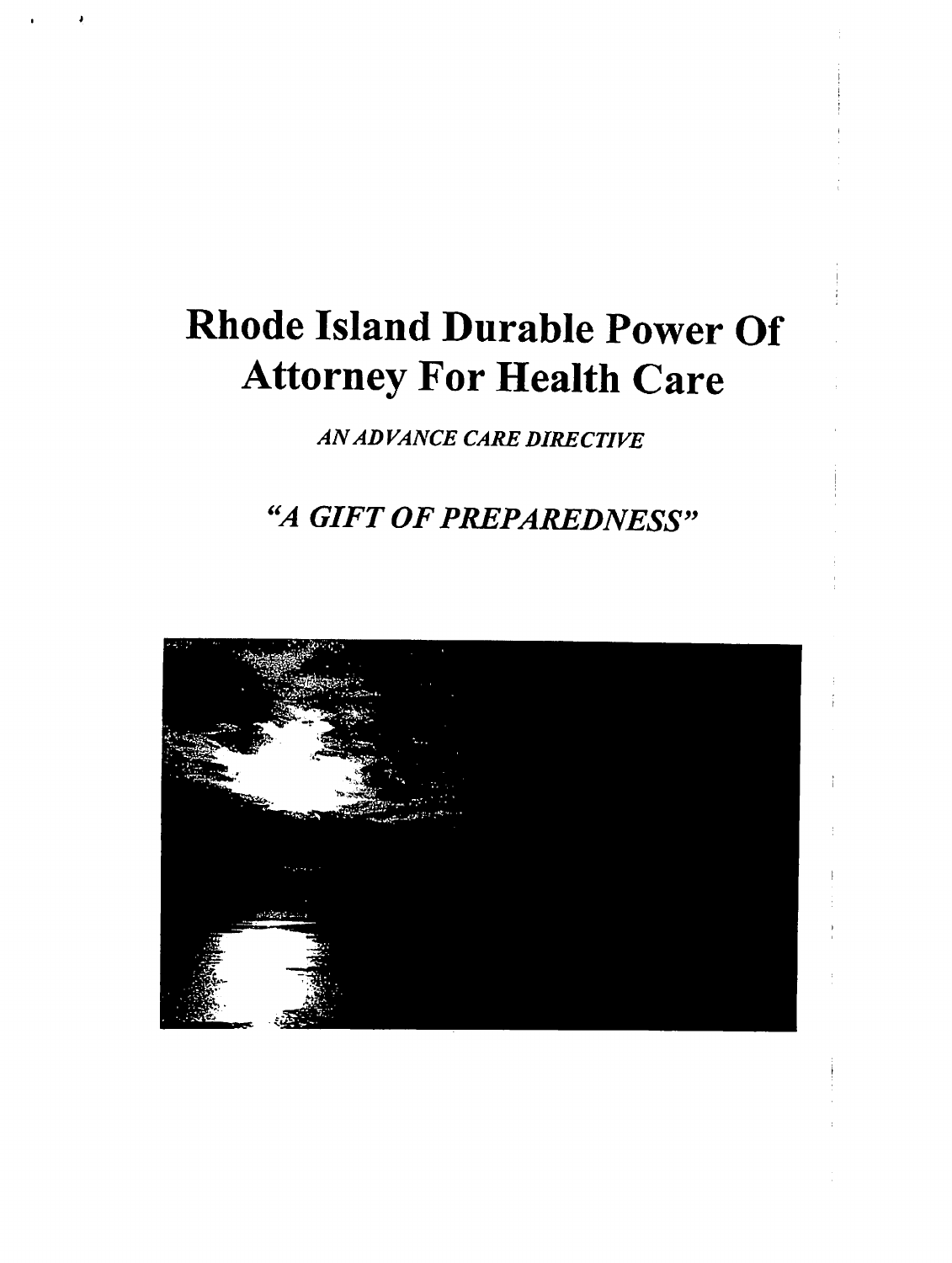#### INTRODUCTION

#### YOUR RIGHTS

the right to make medical and other health care decisions for yourself so long as you can give  $\frac{1}{2}$  the right to make medical and  $\frac{1}{2}$  the control the decisions relating to their health care informed consent for those decisions. No treatment may be given to you over your objection at the time of treatment. You may decide whether you want life sustaining procedures withheld or withdrawn in instances of a terminal condition.

## What is a Durable Power of Attorney for Health Care?

This Durable Power of Attorney for Health Care lets you appoint someone to make health care decisions for you when you cannot actively participate in health care decision making. The person you appoint to make health care decisions for you when you cannot actively participate in health care decision making is called your agent. The agent must act consistent with your desires as stated in this document or otherwise known. Your agent must act in your best interest. Your agent stands in your place and can make any health care decision that you have the right to make.

You should read this Durable Power of Attorney for Health Care carefully. Follow the witnessing section as required. To have your wishes honored, this Durable Power of Attorney for Health Care must be valid.

#### REMEMBER

- You must be at least eighteen (18) years old.
- You must be a Rhode Island resident.
- You should follow the instructions on this Durable Power of Attorney for Health Care.
- You must voluntarily sign this Durable Power of Attorney for Health Care.
- You must have this Durable Power of Attorney for Health Care witnessed properly.  $\bullet$
- No special form must be used but if you use this form it will be recognized by health care providers.
- Make copies of your Durable Power of Attorney for Health Care for your agent, alternative agent, physicians, hospital, and family.
- Do not put your Durable Power of Attorney for Health Care in a safe deposit box.
- Although you are not required to update your Durable Power of Attorney for Health Care you may want to review it periodically.

## Commonly Used Life-Support Measures Are Listed on the Back Inside Page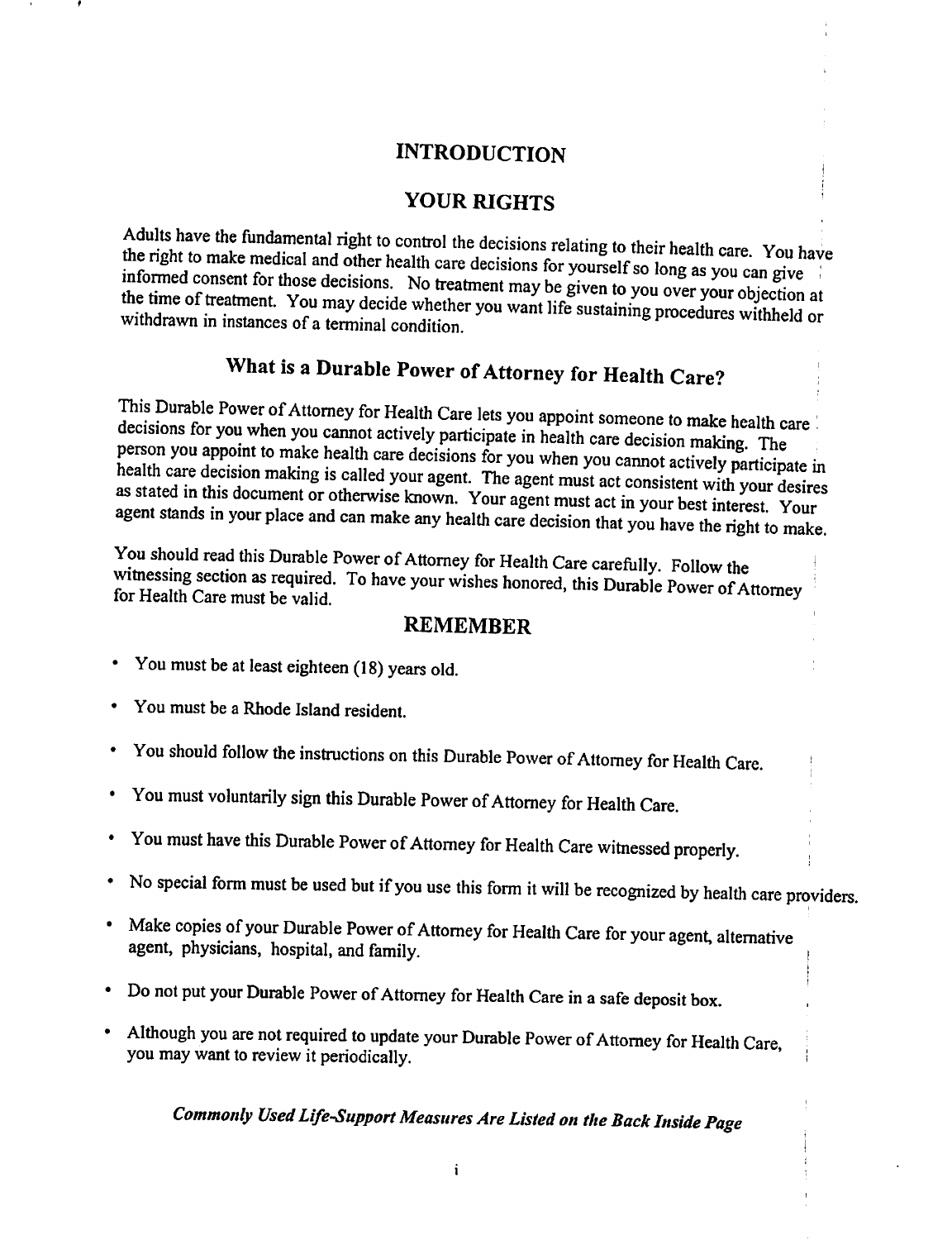## DURABLE POWER OF ATTORNEY FOR HEALTH CARF (RHODE ISLAND HEALTH CARE ADVANCE DIRECTIVE)

I,.

### (Insert your name and address)

document ellows  $\ldots$ ,  $\ldots$  and  $\ldots$ , a resident of the State of Rhode Island, and understand decisions for me if I can no longer make decisions for myself and I cannot inform my health care providers and agent about my wishes for medical treatment.

## PART I: APPOINTMENT OF HEALTH CARE AGENT THIS IS WHO I WANT TO MAKE HEALTH CARE DECISIONS FOR ME IF I CAN NO LONGER MAKE DECISIONS

Note: You may not appoint the following individuals as an agent:

(1) your treating health care provider, such as a doctor, nurse, hospital, or nursing home,<br>(2) a nonrelative employee of your treating health care and it.

(2) a nonrelative employee of your treating health care provider,<br>(3) an anometer of pour treating health care provider,

 $(3)$  an operator of a community care facility, or

 $(4)$  a nonrelative employee of an operator of a community care facility.

When I am no longer able to make decisions for myself, I name and appoint

for me. This person is called my health care agent.  $\frac{1}{10}$  to make health care decisions

Telephone number of my health care agent: Address of my health care agent:

You should discuss this health care directive with your agent and give your agent a copy.

#### (Optional) Appointment of Alternate Health Care Agents:

You are not required to name alternative health care agents. An alternative health care agent will be able to make the same health care decisions as the health care agent named above, if the health care agent is unable or ineligible to make health care decisions for you. For example, if you name your spouse as your health care agent and your marriage is dissolved, then your former spouse is ineligible to be your health care agent.

When I am no longer able to make decisions for myself and my health care agent is not available, not able, loses the mental capacity to make health care decisions for me, becomes ineligible to act as my agent, is not willing to make health care decisions for me, or I revoke the person appointed as my agent to make health care decisions for me, I name and appoint the following persons as my agent to make health care decision for me as authorized by this document, in the order listed below:

.My Initials

 $\mathbf{1}$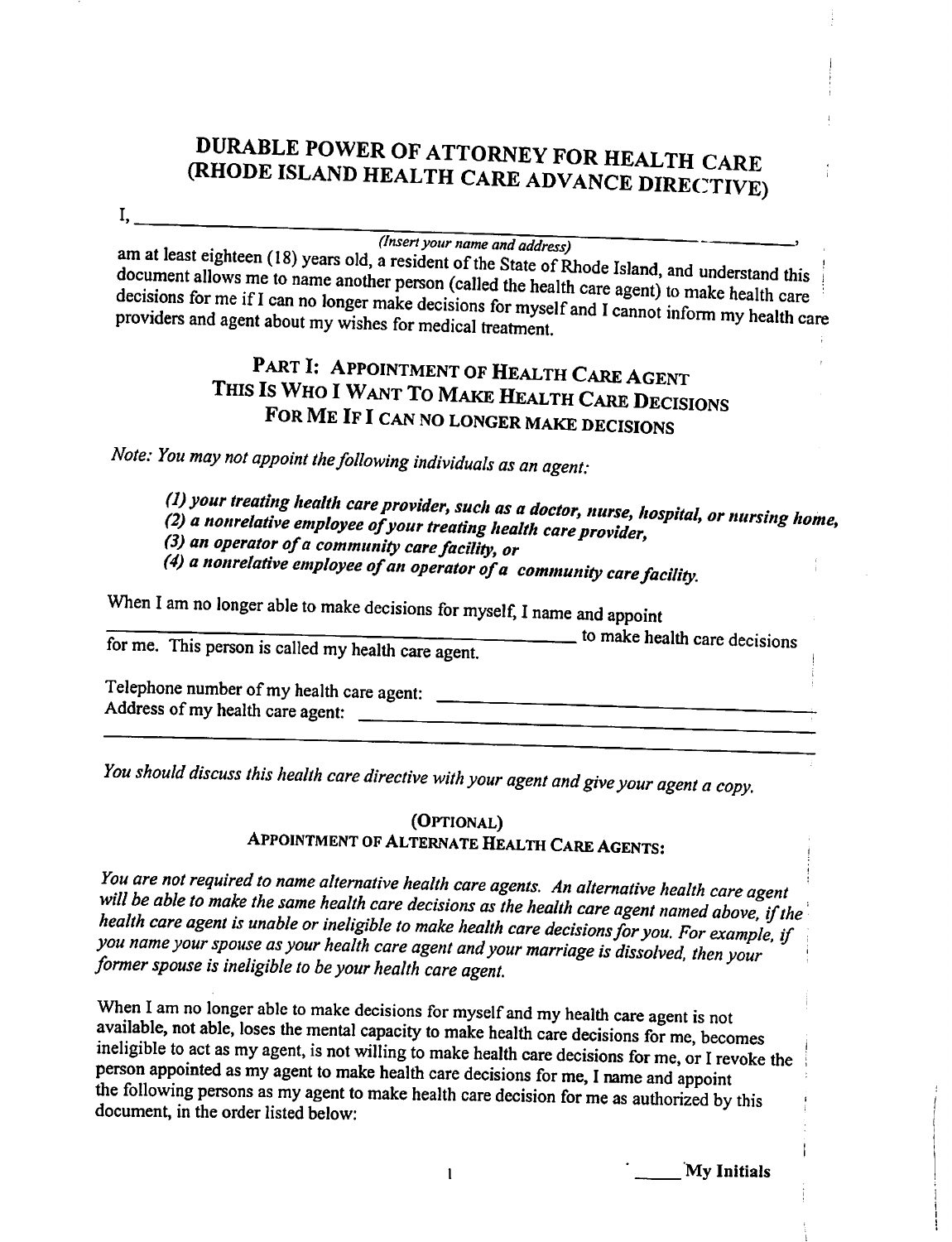My First Alternative Health Care Agent: Telephone number of my first alternative health care agent: Address of my first alternative health care agent:

### My Second Alternative Health Care Agent:

Telephone number of my second alternative health care agent: Address of my second alternative health care agent:

My health care agent is automatically given the powers  $I$  would have to make health care decisions for me if I were able to make such decisions. Some typical powers for a health care agent are listed below in (A) through (H). My health care agent must convey my wishes for medical treatment contained in this document or any other instructions I have given to my agent. If I have not given health care instructions, then my agent must act in my best interest. A court can take away the power of an agent to make health care decisions for you if your agent:

- (1) Authorizes anything illegal,
- (2) Acts contrary to your known wishes, or
- (3) Where your desires are not known, does anything that is clearly contrary to your best interest.

Whenever I can no longer make decisions about my medical treatment, my health care agent has the power to:

- (A) Make any health care decision for me. This includes the power to give, refuse, or withdraw consent to any care, treatments, services, tests, or procedures. This includes deciding whether to stop or not start health care that is keeping me or might keep me alive, and deciding about mental health treatment.
- (B) Advocate for pain management for me.
- (C) Choose my health care providers, including hospitals, physicians, and hospice.
- (D) Choose where I live and receive health care which may include residential care, assisted living, a nursing home, a hospice, and a hospital.
- (E) Review my medical records and disclose my health care information, as needed.
- (F) Sign releases or other documents concerning my medical treatment.
- (G) Sign waivers or releases from liability for hospitals or physicians.
- (H) Make decisions concerning participation in research.

If I DO NOT want my health care agent to have a power listed above in (A) through (H) OR if I want to LIMIT an power in  $(A)$  through  $(H)$ , I must say that here: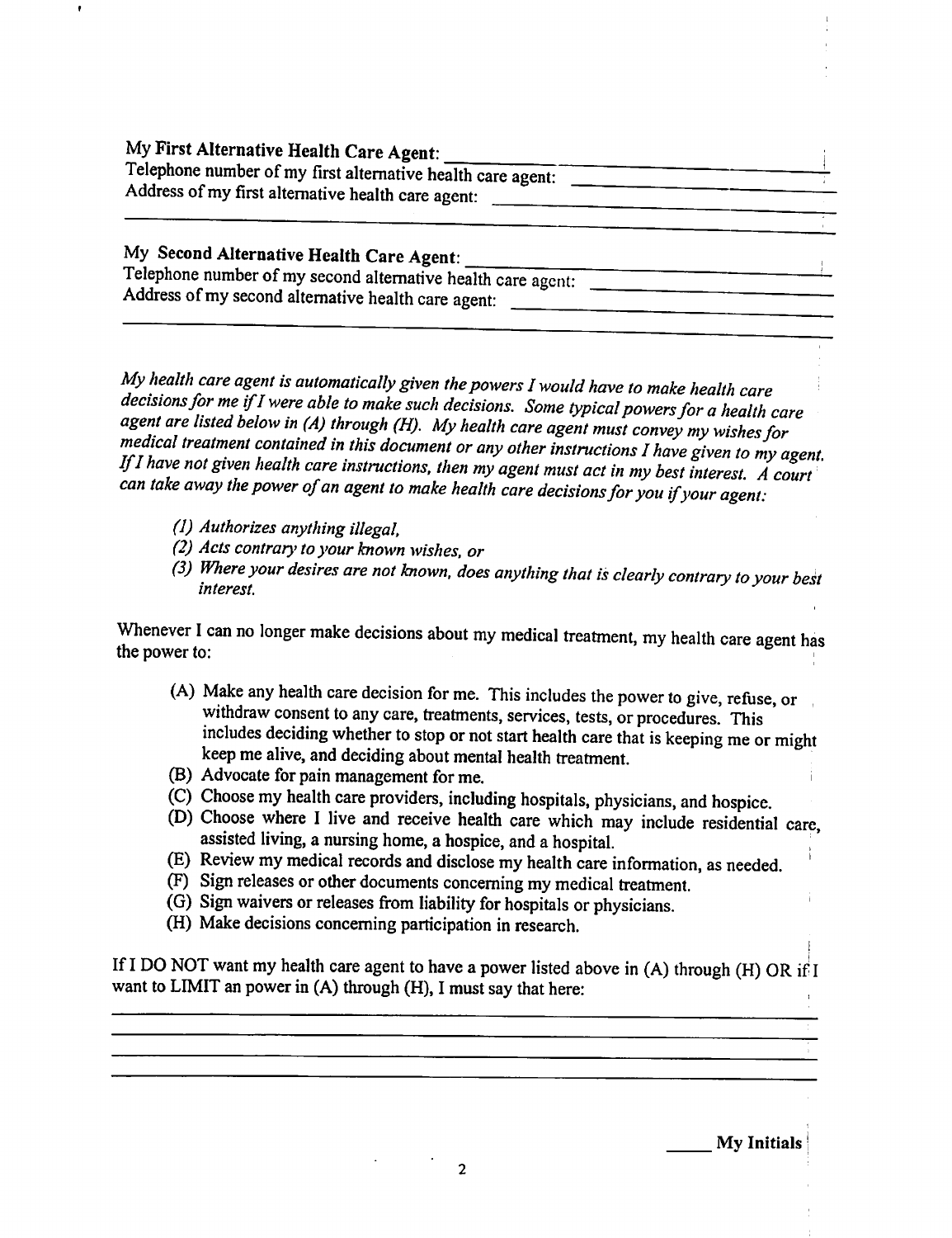#### Part II: Health Care Instructions

#### This Is What Want And Do Not Want For My Health Care

Many medical treatments may be used to try to improve my medical condition in certain circumstances or to prolong my life in other circumstances. Many medical treatments can be started and then stopped if they do not help. Examples include artificial breathing by a machine connected to a tube in the lungs, artificial feeding or fluids through tubes, attempts to start the heart, surgeries, dialysis, antibiotics, and blood transfusions. The back inside page has more information about life-support measures.

#### OPTIONAL -FOR DISCUSSION PURPOSES

A discussion of these questions with your health care agent may help him or her make health care decisions for you which reflect your values when you cannot make those decisions.

These are my views which may help my agent make health care decisions:

1. Do you think your life should be preserved for as long as possible? Why or why not?

2. Would you want your pain managed, even if it makes you less alert or shortens your life?

3. Do your religious beliefs affect the way you feel about death? Would you prefer to be buried or cremated?

4. Should financial considerations be important when making a decision about medical care?

5. Have you talked with your agent, alternative agent, family and friends about these issues?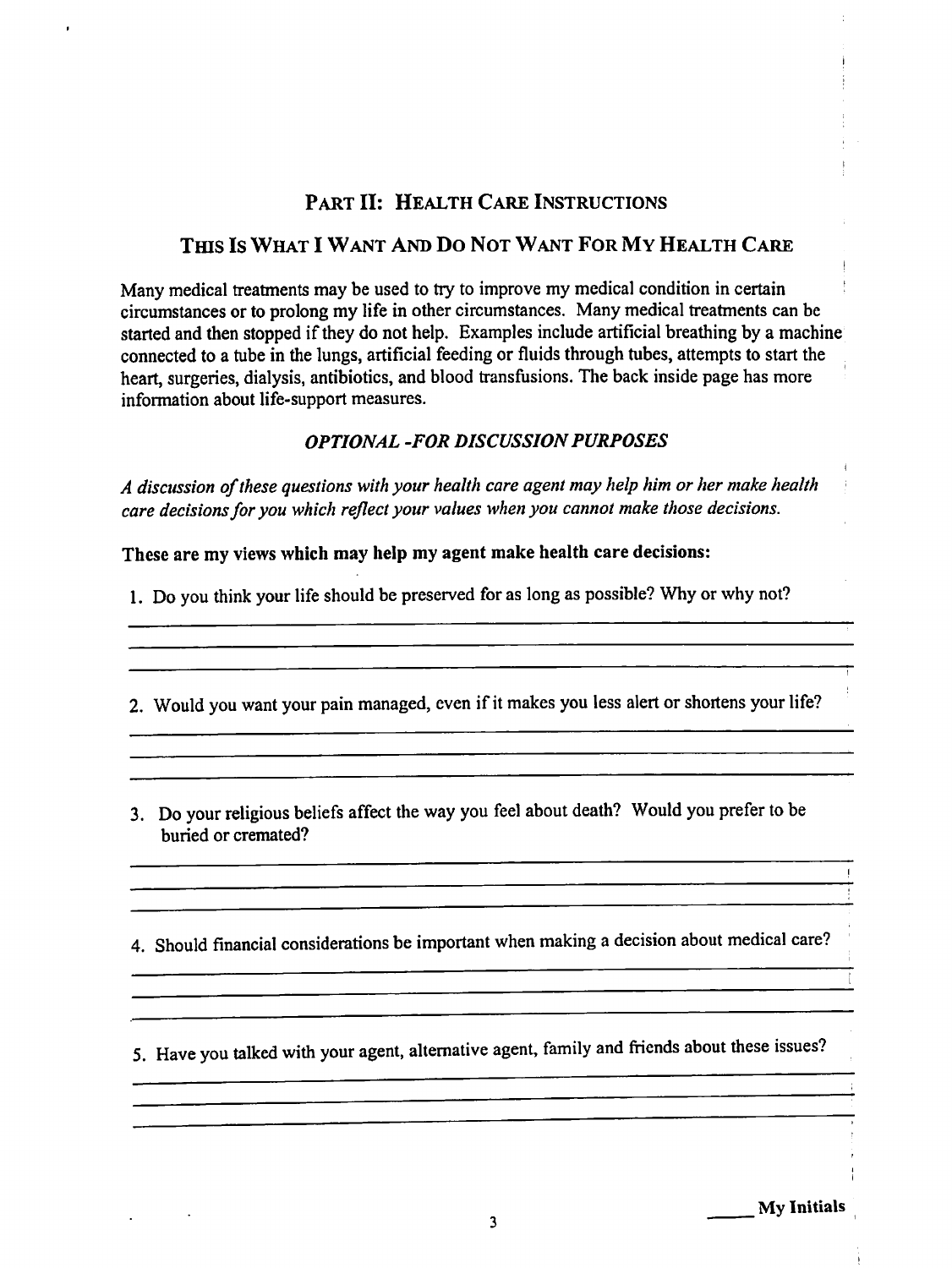Here are my desires about my health care to guide my agent and health care providers,

1. If I am close to death and life support would only prolong my dying:

INITIAL ONLY ONE: I want to receive a feeding tube. I DO NOT WANT a feeding tube. INITIAL ONLY ONE:  $\sqrt{I}$  want all life support that may apply.

**I** want NO life support.

2. If I am unconscious and it is very unlikely that I will ever become conscious again:

INITIAL ONLY ONE:  $\Box$  I want to receive a feeding tube. \_ I DO NOT WANT a feeding tube.

INITIAL ONLY ONE:

 $\frac{1}{1}$  want all other life support that may apply.

Let I want NO life support.

3. If I have a progressive illness that will be fatal and is in an advanced stage, and I am consistently and permanently unable to communicate by any means, swallow'food and water safely, care for myself and recognize my family and other people, and it is very unlikely that my condition will substantially improve:

INITIAL ONLY ONE:

 $\blacksquare$  I want to receive a feeding tube.  $\Box$  I DO NOT WANT a feeding tube.

INITIAL ONLY ONE:

 $\frac{1}{2}$  I want all life support that may apply.

I want NO life support.

Additional statement of desires, special provisions, and limitations regarding health care decisions (More space is available on page 8):

#### ORGAN DONATION

In the event of my death, I request that my agent inform my family or next of kin of my desire to be an organ and tissue donor for transplant. (Initial if applicable)

In the event of my death, I request that my agent inform my family or next of kin of my desire to be an organ and tissue donor for research. (Initial if applicable)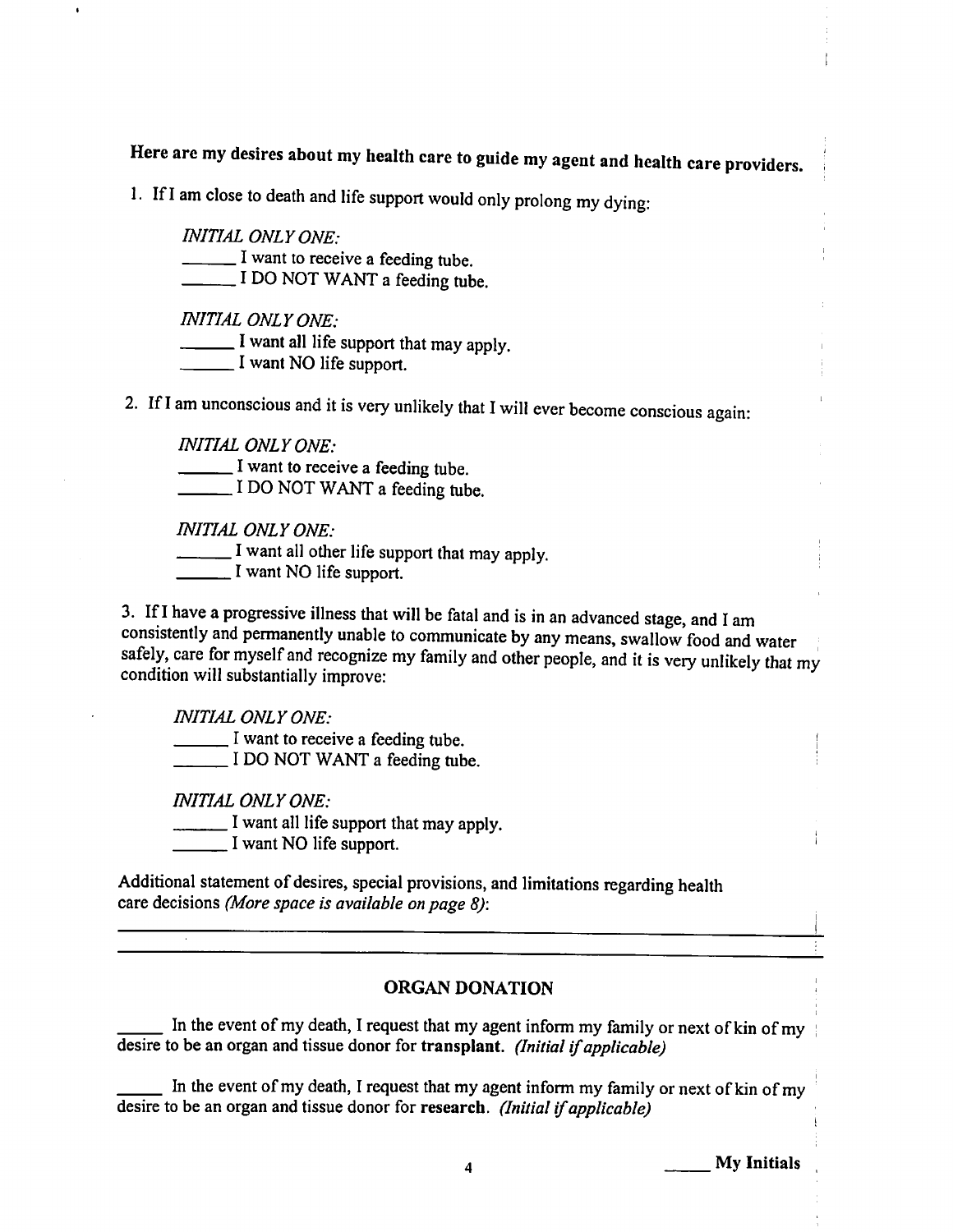#### RELIGIOUS AND SPIRITUAL REQUESTS

Do you want your Rabbi, Priest, Clergy, Minister, Imam, Monk, or other spiritual advisor contacted if you become sick?

INITIAL ONLY ONE: No Ves No

Name of Rabbi, Priest, Clergy, Minister, Imam, Monk, or other spiritual advisor:

Address: <u>Address: Address: Address: Address: Address: Address: Address: Address: Address: Address: Address: Address: Address: Address: Address: Address: Address: Address: Address: Address: Address: Address: Address: Addre</u>

Phone Number:

#### DURATION

Unless you specify a shorter period in the space below, this power of attorney will exist until it is revoked.

I do not want this durable power of attorney for health care to exist until revoked. I want this durable power of attorney for health care to expire on

(Fill in this space ONLY if you want the authority of your agent to end on a specific date.)

#### REVOCATION

I can revoke this Durable Power of Attorney for Health Care at any time and for any reason either in writing or orally. If I change my agent or alternative agents or make any other changes, I need to complete a new Durable Power of Attorney for Health Care with those changes.

#### PART III: MAKING THE DOCUMENT LEGAL

I revoke any prior designations, advance directives, or durable power of attorney for health care.

#### Date and Signature of Principal

I am thinking clearly, I agree with everything that is written in this document, and I have made this document willingly.

Signature Date signed:

 $\mathcal{F}$ 

 $\mathbf{r}$ 

My Initials

ř

 $\mathbf{I}$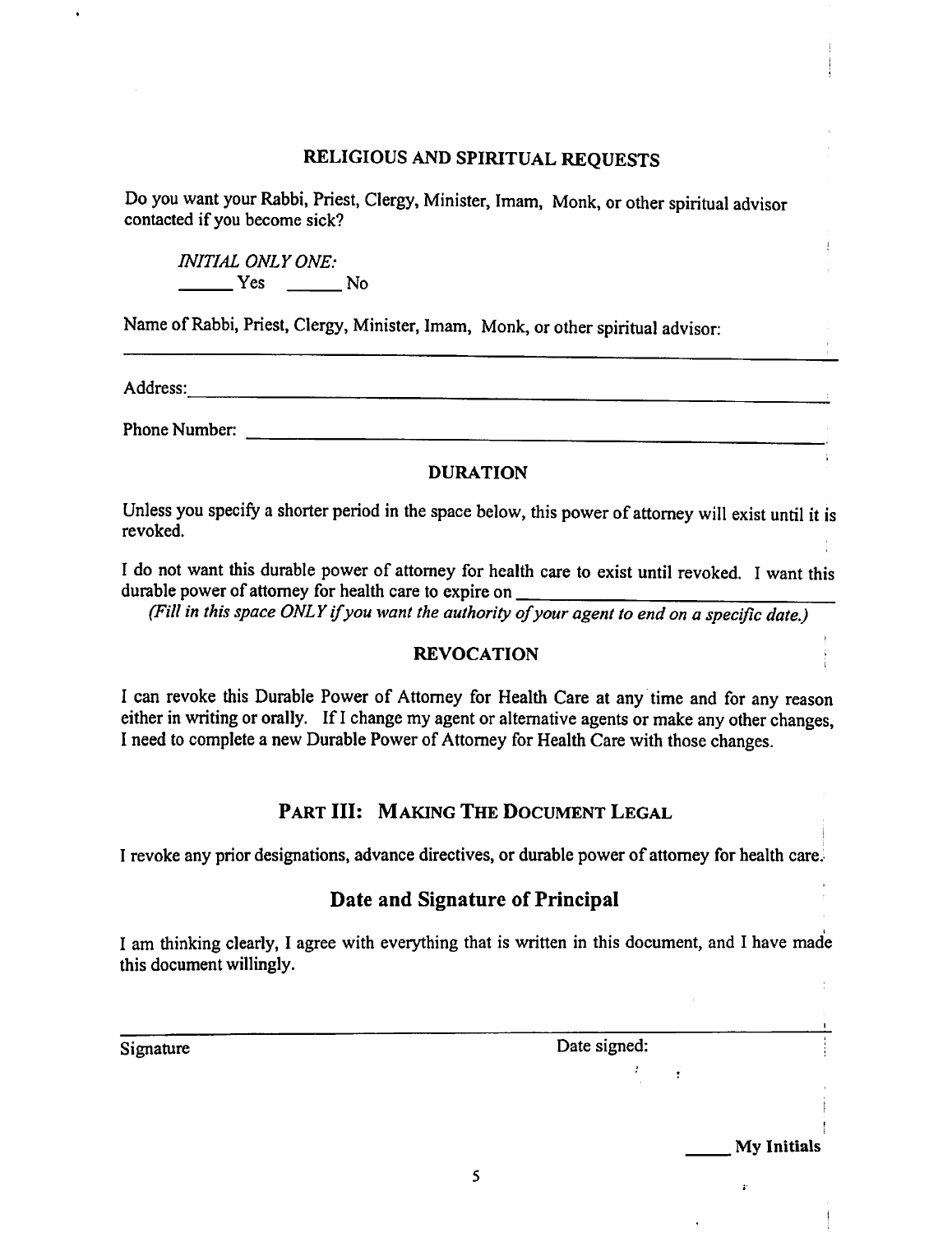#### DATE AND SIGNATURES OFTWO QUALIFIED WITNESSES

Two qualified witnesses or one notary public must sign the durable power of attorney for<br>health care form at the same time the principal signs the durable power of attorney for health care form at the same time the principal signs the document. The witnesses must be adults and must not be any of the following:

- (1) a person you designate as your agent or alternate agent,  $(2)$  a health care provider.
- 
- $(3)$  an employee of a health care provider,
- $(4)$  the operator of a community care facility, or
- $(5)$  an employee of an operator of a community care facility.

I declare under the penalty of perjury that the person who signed or acknowledged this document<br>is personally known to me to be the principal that the principal signal of is personally known to me to be the principal, that the principal signed or acknowledged this docum<br>durable power of attorney for health care in my presence, that if durable power of attorney for health care in my presence, that the principal signed or acknowledged this<br>sound mind and under no duress, fraud, or undue influence at the principal appears to be of sound mind and under no duress, fraud, or undue influence, that I am not the person appointed as<br>attorney in fact by this document, and that I am not a health some way. attorney in fact by this document, and that I am not a health care provider, an employee of a<br>health care provider, the operator of a community care field. community care facility  $\mathcal{L}$  and  $\mathcal{L}$  and  $\mathcal{L}$  and  $\mathcal{L}$  and  $\mathcal{L}$  and  $\mathcal{L}$  of an operator of

| <b>OPTION ONE:</b>          |  |
|-----------------------------|--|
|                             |  |
|                             |  |
| Print Name:                 |  |
| Residence Address:          |  |
|                             |  |
|                             |  |
|                             |  |
| Print Name:                 |  |
| Residence Address:<br>Date: |  |
|                             |  |
|                             |  |
| <b>OPTION TWO:</b>          |  |
| Signature of Notary Public: |  |
|                             |  |
|                             |  |
|                             |  |
|                             |  |
|                             |  |

.My Initials

OR ONE NOTARY PUBLIC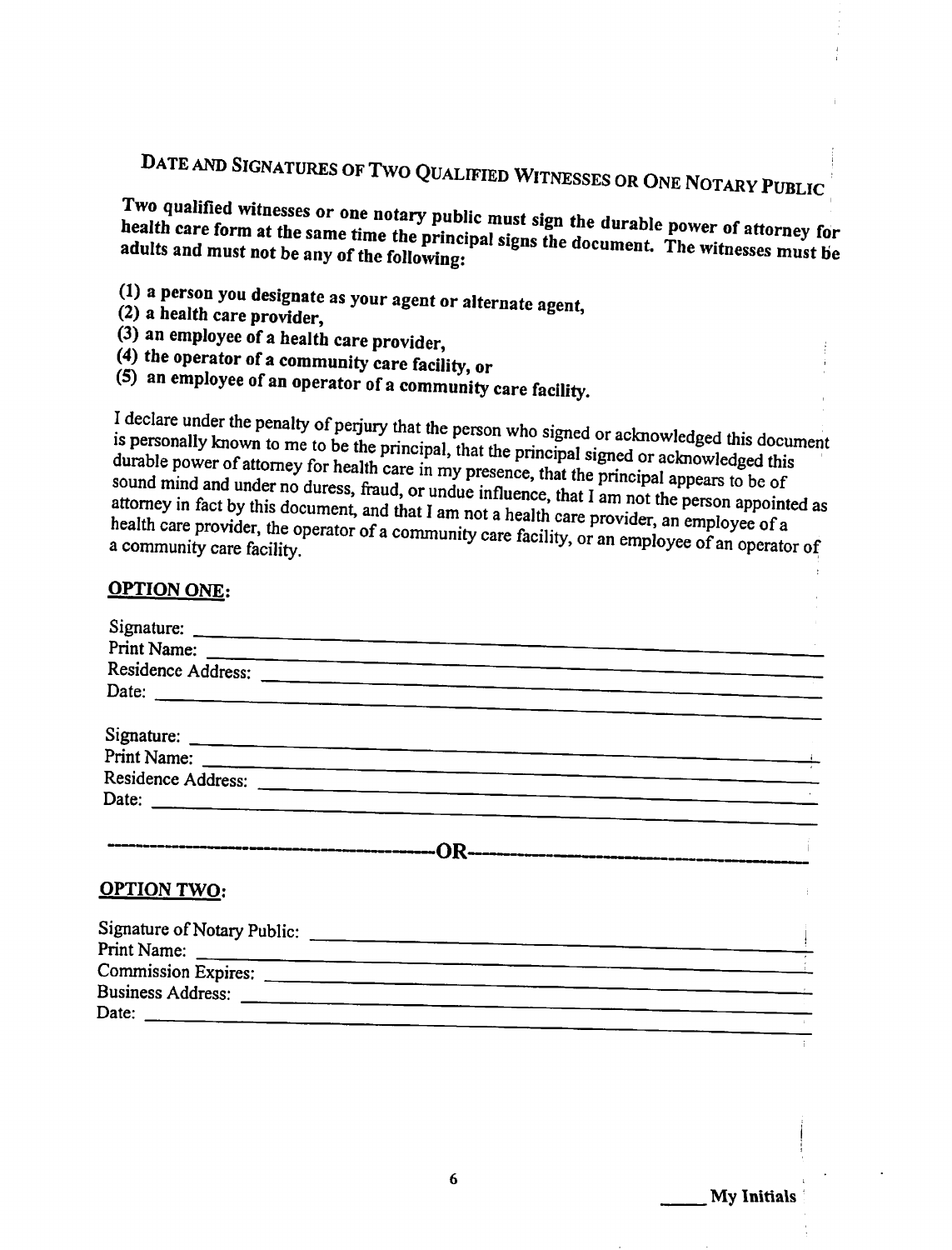## Two Qualified Witnesses or One Notary Public Declaration

At least one of the qualified witnesses or the notary public must make this additional declaration:

|                                     | I further declare under penalty of perjury that I am not related to the principal by blood,<br>marriage, or adoption, and, to the best of my knowledge, I am not entitled to any part of the |
|-------------------------------------|----------------------------------------------------------------------------------------------------------------------------------------------------------------------------------------------|
|                                     | estate of the principal upon the death of the principal under a will now existing or by operation of                                                                                         |
| law.                                |                                                                                                                                                                                              |
| Signature:                          |                                                                                                                                                                                              |
|                                     | Print Name: ____                                                                                                                                                                             |
| Signature: $\overline{\phantom{a}}$ |                                                                                                                                                                                              |
| Print Name:                         |                                                                                                                                                                                              |

#### PART IV: DISTRIBUTING THE DOCUMENT

You are not required to give anyone your Durable Power of Attorney for Health Care, but if it cannot be found at the time you need it, it cannot help you. For example, you are unable to participate in making health care decisions and your Durable Power of Attorney for Health Care is a safe deposit box, the agent, physician and other health care providers will not have access to it and they will not be able to respect your medical treatment wishes. You may want to give copy of your Durable Power of Attorney for Health Care to some or all of the persons listed below so that it can be available when you need it.

| (Address) | (Phone) |
|-----------|---------|
|           |         |
|           |         |
|           |         |
|           |         |
|           |         |
|           |         |
|           |         |
|           |         |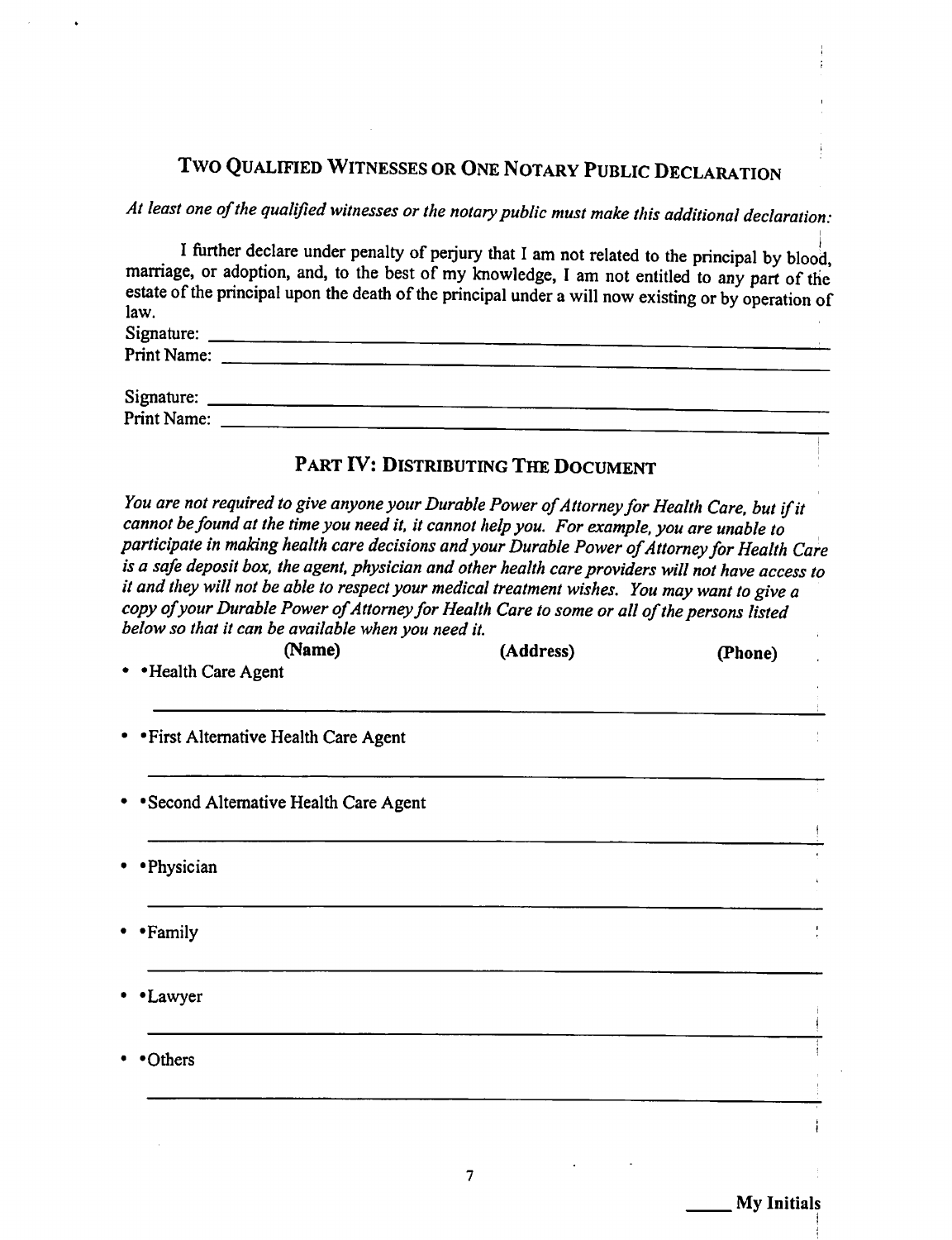### Additional Space For Information

 $\bullet$ 

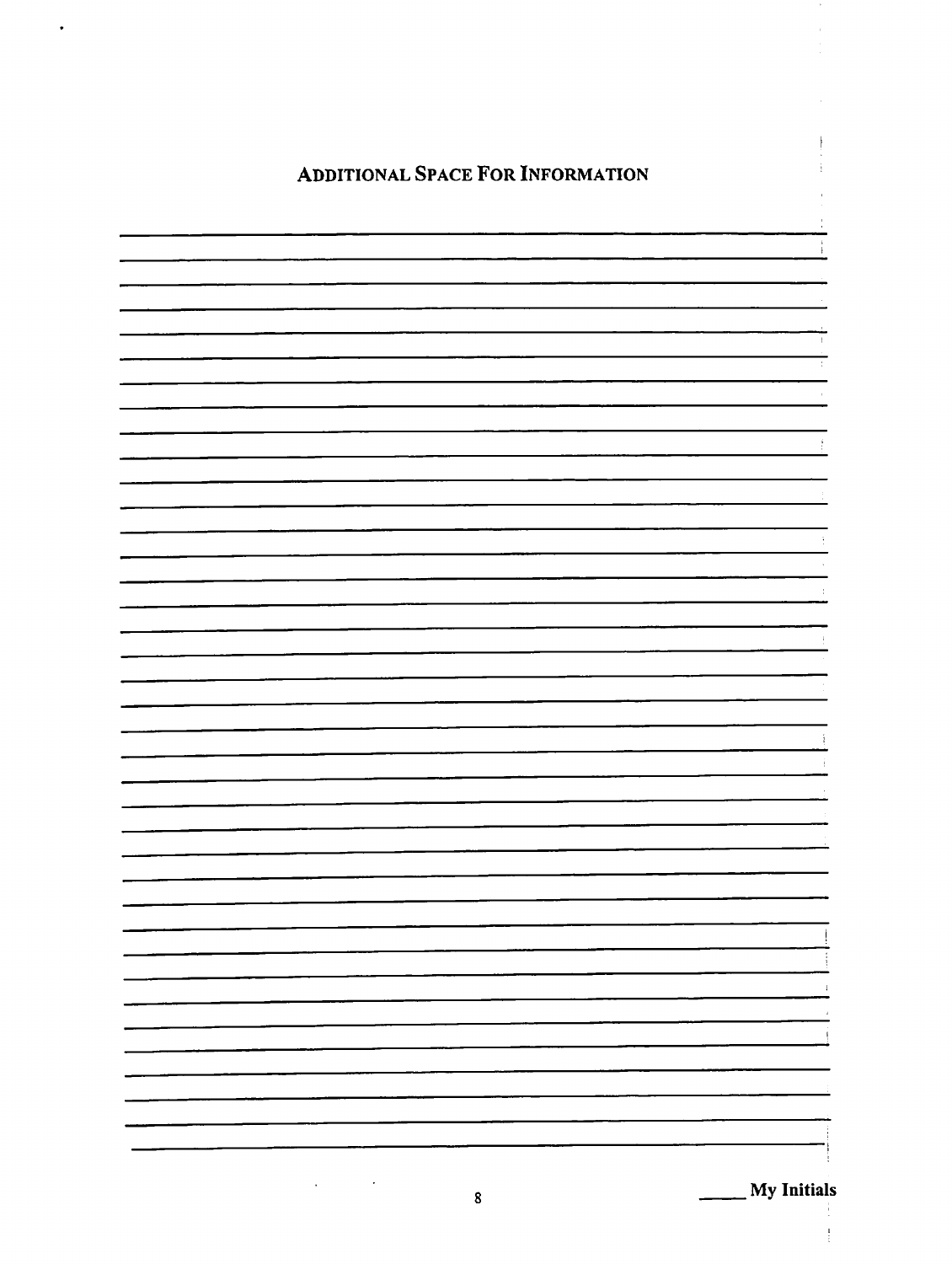## Commonly Used Life-Support Measures

#### Cardiopulmonary Resuscitation (CPR)

Cardiopulmonary resuscitation (CPR) is group of treatments used when someone's heart and/or breathing stops. CPR is used in an attempt to restart the heart and breathing. It may consist only of moudi-to-mouth breathing or it can include pressing on the chest to mimic the heart's function and cause blood to circulate. Electric shock and drugs also are used frequently to stimulate the heart.

When used quickly in response to a sudden event like a heart attack or drowning, CPR can be life-saving. But the success rate is extremely low for people who are at the end of a terminal disease process. Critically ill patients who receive CPR have a small chance of recovering or leaving the hospital.

Rhode Islanders with a terminal condition who do not want rescue/ambulance service/emergency medical services personnel to perform CPR may join COMFORT ONE. Rescue/ambulance/emergency workers will provide comfort measures but will not perform CPR or any resuscitation. To join COMFORT ONE, speak to your physician. ONLY your physician can enroll you in the COMFORT ONE PROGRAM Your physician writes a medical order directing rescue/ambulances service/emergency personnel not to start CPR which is filed with the Rhode Island Department of Health.

#### Mechanical Ventilation

Mechanical ventilation is used to help or replace how the lungs work. A machine called a ventilator (or respirator) forces air into the lungs. The ventilator is attached to a tube inserted in the nose or mouth and down into the windpipe (or trachea). Mechanical ventilation often is used to assist a person through a short-term problem or for prolonged periods in which irreversible respiratory failure happens due to injuries to the upper spinal cord or a progressive neurological disease.

Some people on long-term mechanical ventilation are able to enjoy themselves and live a quality of life that is important to them. For the dying patient, however, mechanical ventilation often merely prolongs the dying process until some other body system fails. It may supply oxygen, but it cannot improve the underlying condition.

When discussing end-of-life wishes, make clear to loved ones and your physician whether you would want mechanical ventilation if you would never regain the ability to breathe on your own or return to a quality of life acceptable to you.

#### Artificial Nutrition and Hydration

Artificial nutrition and hydration (or tube feeding) supplements or replaces ordinary eating and drinking by giving a chemically balanced mix of nutrients and fluid through a tube placed directly into the stomach, the upper intestine, or a vein. Artificial nutrition and hydration can save lives when used until the body heals.

Long-term artificial nutrition and hydration may be given to people with serious intestinal disorders that impair their ability to digest food, thereby helping them to enjoy a quality of life that is important to them. Sometimes long-term use of tube feeding frequently is given to people with irreversible and end-stage conditions which will not reverse the course of the disease itself or improve the quality of life. Some health care facilities and physicians may not agree with stopping or withdrawing tube feeding. You may want to talk with your loved ones and physician about your wishes for artificial nutrition and hydration in your Durable Power of Attorney for Health Care.